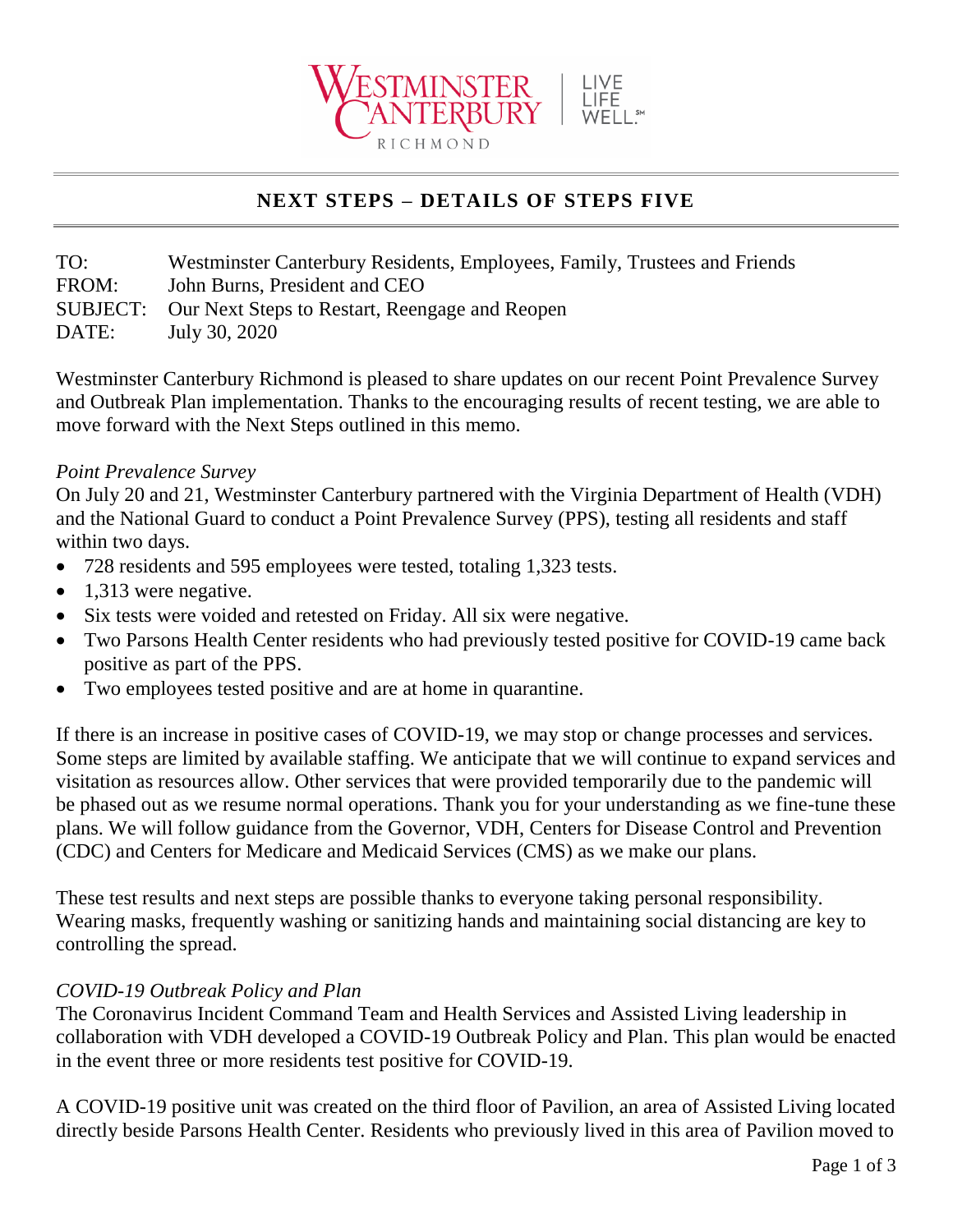other areas. In May, we communicated with the affected family members about the potential for these moves. This unit will be open as needed throughout the pandemic.

On Friday, July 24, four residents who had tested positive for COVID-19 moved to Pavilion Third Floor. A dedicated staff team will only work in this area. It will be closed to all residents and staff except the assigned care teams. Since then, two residents have tested negative twice and returned to their homes.

Staff working on this COVID-19 unit with positive residents will be protected with all required personal protective equipment, including wearing special N100 respirators for which they are fit-tested to ensure the best protection, gowns, gloves and eye protection. This protection is challenging to work in for the duration of the shift, but staff have maintained great attitudes and are offering the best care to our residents.

## *Westminster Canterbury Richmond COVID-19 Cases Summary*

Since March, Westminster Canterbury has had confirmed cases of COVID-19 in a total of seven residents and 23 employees. Two Parsons Health Center residents are currently infected and isolated in our COVID-19 positive unit. So far, 16 of the 23 employees have recovered, tested negative twice and are able to return to work. Seven employees are recovering in quarantine. A listing of residents and employees testing positive in July and continuing to recover follows.

### *Resident Cases in July*

- July 8: Resident from Parsons Health Center Second Floor who is improving daily
- July 17: Resident from Parsons Health Center First Floor who has mild symptoms

### *Employee Cases in July*

- July 13: Certified nursing assistant (CNA) who worked on Parsons Health Center Second Floor
- July 20: Genesis Rehab licensed physical therapy assistant (LPTA)
- July 22: CNA on Parsons Health Center Second Floor and overnight Security officer
- July 23: Dining employee
- July 24: Housekeeping employee

# **STEP FIVE – MONDAY, AUGUST 3**

### *Guidelines for Independent Living Residents Traveling Off Campus Overnight*

Beginning August 1, Independent Living resident travel guidelines will change. Independent Living residents may travel off campus and are encouraged to continue masking and social distancing. If time away includes traveling by plane, train or bus, there are precautions that must be taken upon return.

- On the first day back in the community, you must be tested for COVID-19. You may call and schedule a time to be tested by our Clinic staff. You may also be tested offsite before returning to the community, including at sites that offer rapid COVID-19 tests, and bring results to the Clinic.
- For the 14 days following return or until negative test results are received, residents should selfquarantine in their apartment.
- If you traveled by other means but return and feel unwell, please stay home and self-quarantine until you can be seen by the Clinic or your physician. *(continued on next page)*